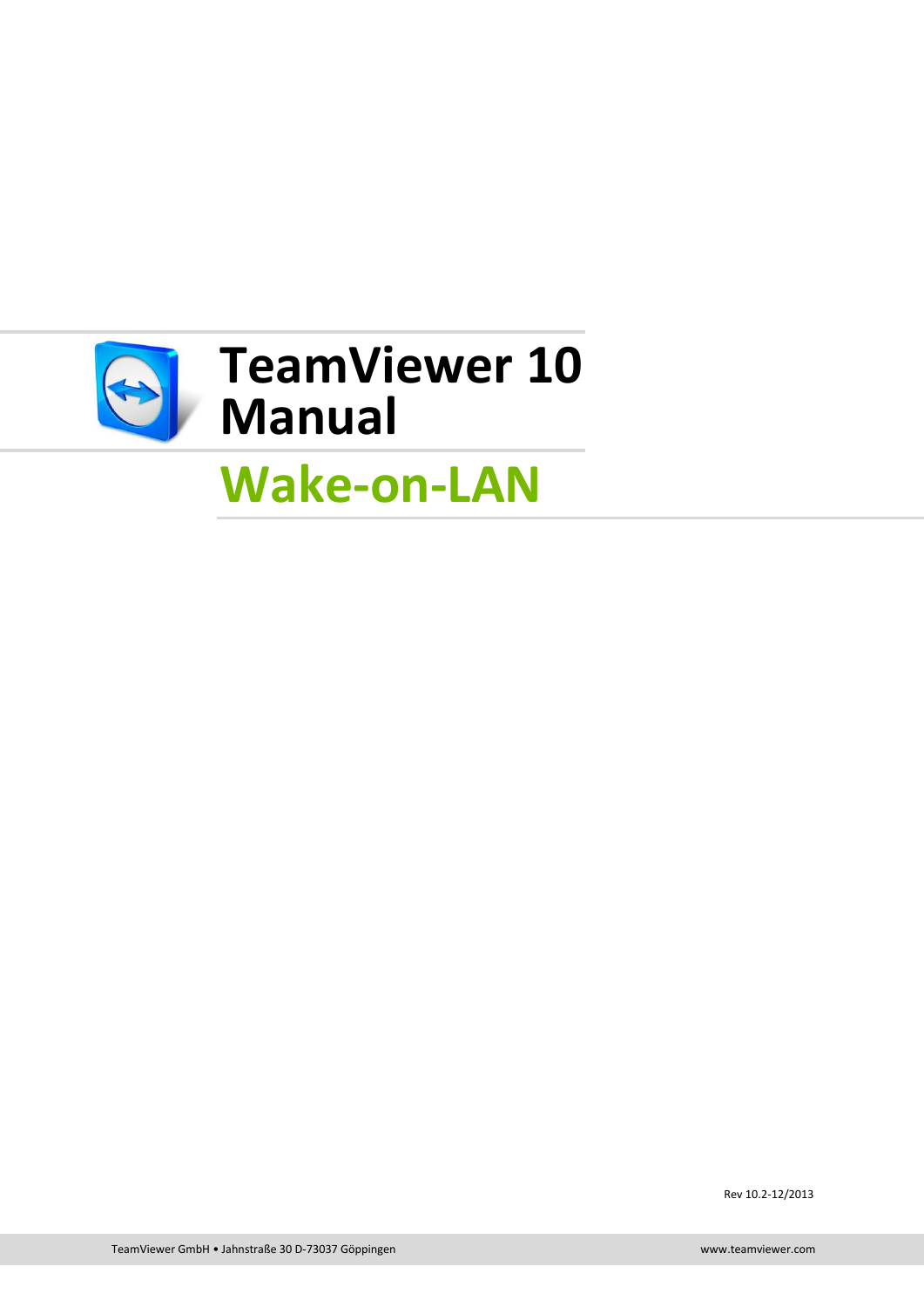# **Table of content**

| $\mathbf{1}$            |                                                                                |  |
|-------------------------|--------------------------------------------------------------------------------|--|
| $\overline{2}$          |                                                                                |  |
| 3                       |                                                                                |  |
| 3.1                     |                                                                                |  |
| 3.2                     |                                                                                |  |
| 3.3                     |                                                                                |  |
| 4                       |                                                                                |  |
| 4.1                     |                                                                                |  |
| 5                       |                                                                                |  |
| 5.1                     |                                                                                |  |
| 5.2                     |                                                                                |  |
| 5.3                     |                                                                                |  |
| 6                       |                                                                                |  |
| $\overline{\mathbf{z}}$ |                                                                                |  |
| 7.1                     |                                                                                |  |
|                         | 7.1.1 Set up port forwarding to the broadcast address of the local network  13 |  |

 $\bigcirc$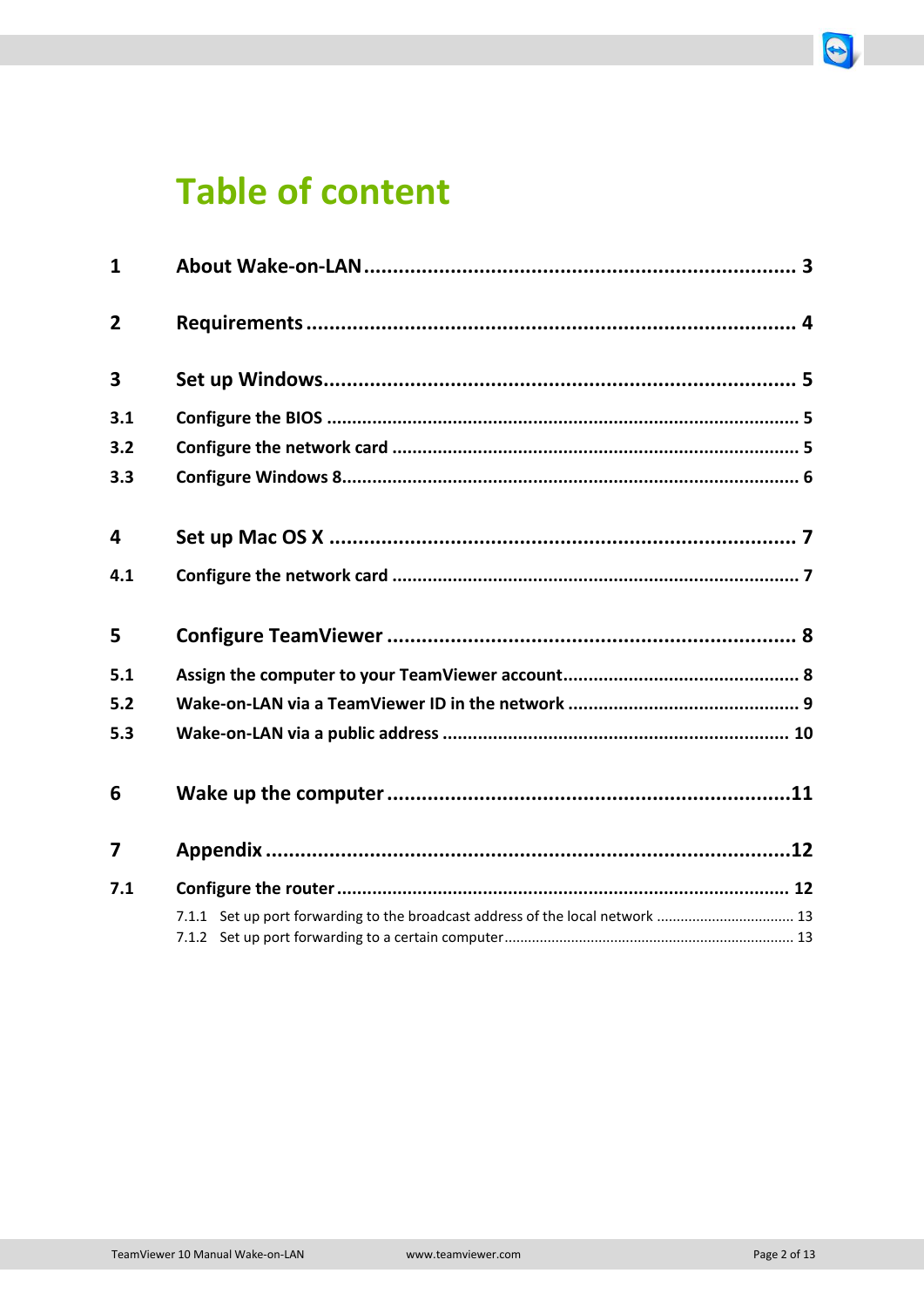

### <span id="page-2-0"></span>**1 About Wake-on-LAN**

You can turn on an offline computer with TeamViewer via Wake-on-LAN.

This way, you can control an offline computer remotely by waking it up before you establish a connection.

Wake-on-LAN can be used through two different methods:

 Wake up a computer via another computer within the same network (*see section [5.2,](#page-8-0) page [9](#page-8-0)*).



Wake up a computer via its public address (*see section [5.3,](#page-9-0) page [10](#page-9-0)*).



This manual describes the necessary requirements and steps to use TeamViewer Wake-on-LAN. Unless stated otherwise, the functionalities described always refer to the TeamViewer full version for Microsoft Windows.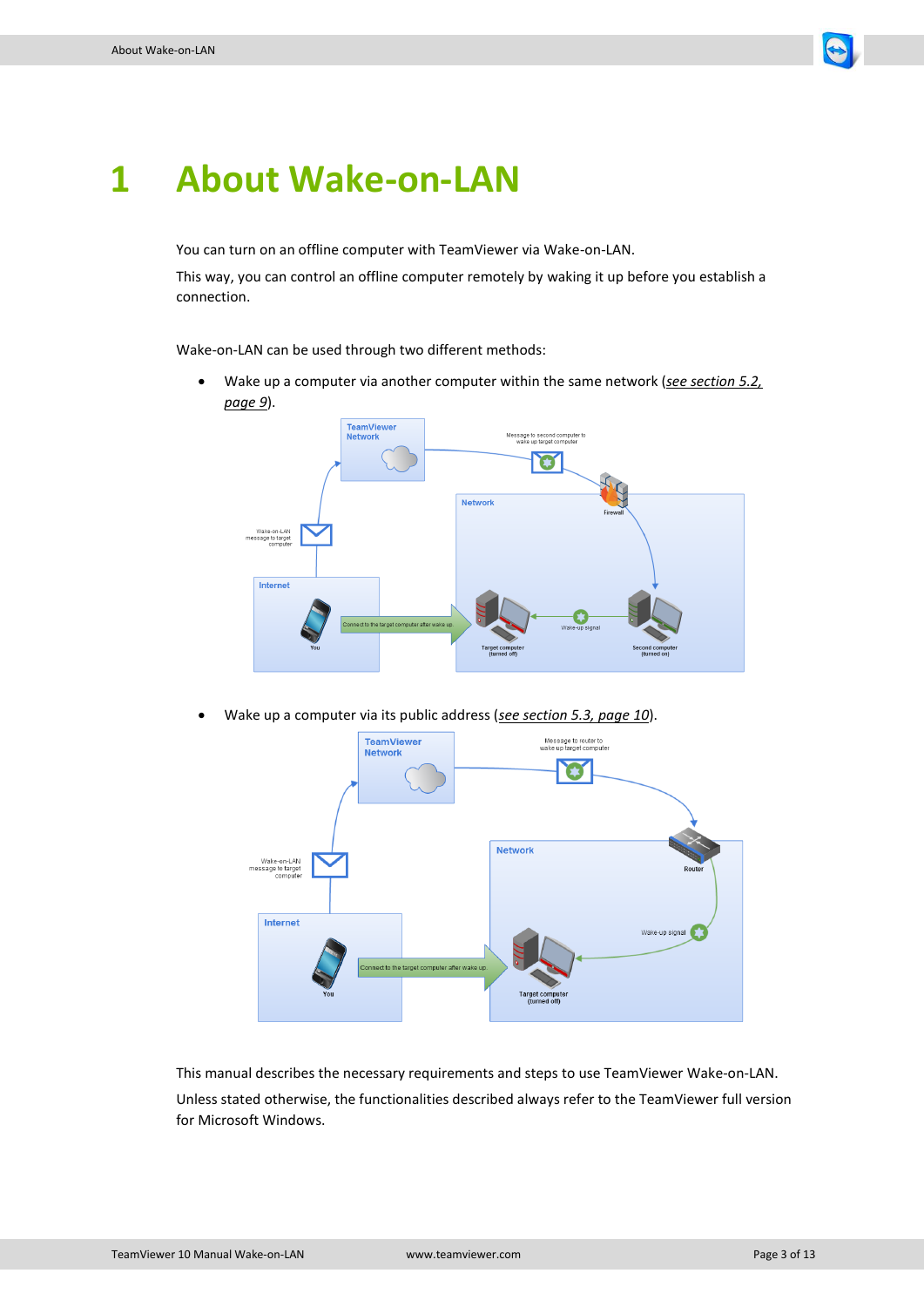

# <span id="page-3-0"></span>**2 Requirements**

In order to successfully wake up a computer by Wake-on-LAN, its hardware must meet several requirements.

The following checklist ensures that the computer is suitable for Wake-on-LAN:

- The computer is connected to a power source.
- The computer's network card supports Wake-on-LAN.
- The computer has an Internet connection.
- The computer is connected to the Internet via a network cable.
	- The computer is in one of the following power states
		- **Sleep** Start > Sleep
		- **Hibernation** Start > Hibernation
		- **F** Shut down (Soft off) Start > Shut down not supported under Mac OS X

| ๆ−<br> −                  | Sleep<br>Hibernate<br>Shut down<br>Restart | <b>Jnavailable</b>                           |
|---------------------------|--------------------------------------------|----------------------------------------------|
| Е<br><b>Notifications</b> | Power                                      | <b>ENG</b><br>Keyboard<br>Change PC settings |

Supported power states.

If these requirements have been met, you can move on to configure your computer and the software in the next steps.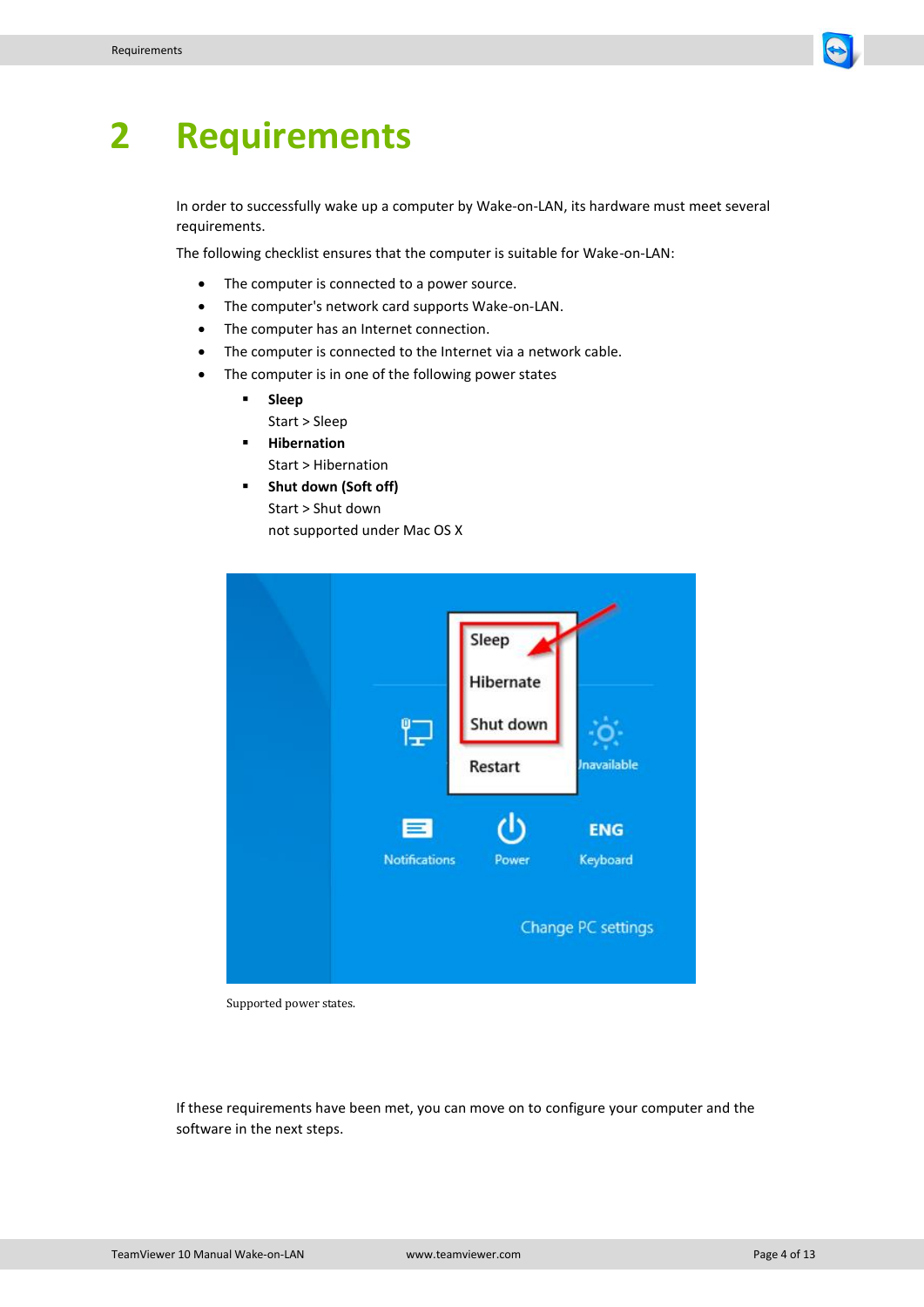

## <span id="page-4-0"></span>**3 Set up Windows**

In order to wake up the computer, it must be appropriately set up. Several settings must be adjusted on the computer for this purpose and TeamViewer must be correctly configured.

### <span id="page-4-1"></span>**3.1 Configure the BIOS**

It may also be necessary to activate Wake-on-LAN in the computer BIOS. This procedure can differ from computer to computer.

**To activate Wake-on-LAN in the BIOS, follow these steps:**

- 1. Start the computer.
- 2. Press the F2 key (or the equivalent) to access the BIOS set-up.  $\rightarrow$  The BIOS set-up will open.
- 3. Open the **Power** tab.
- 4. Activate the Wake-on-LAN option.
- 5. Save and exit the BIOS set-up.

| <b>Lenovo BIOS Setup Utility</b>   |                                                                  |                                                           |                       |                                                                                   |
|------------------------------------|------------------------------------------------------------------|-----------------------------------------------------------|-----------------------|-----------------------------------------------------------------------------------|
|                                    |                                                                  | <b>Power</b>                                              |                       |                                                                                   |
|                                    | <b>Automatic Power On</b>                                        |                                                           |                       | <b>Help Message</b>                                                               |
| Wake Up On LAN<br>Wake Up On Alarm | [Enabled]<br>[Disabled]                                          |                                                           |                       | Select whether Wake on<br>LAN is enabled, and/or which<br>Startup Sequence to use |
| Wake Up on PCI Device              | [Enabled]                                                        |                                                           |                       | after a Wake on LAN event.                                                        |
|                                    |                                                                  |                                                           |                       |                                                                                   |
|                                    |                                                                  |                                                           |                       | <b>Copyright by TSC, Lenovo</b>                                                   |
| F1<br>Help<br>Exit<br>Esc          | Select Item<br>11<br><b>Select Menu</b><br>$\longleftrightarrow$ | <b>Change Values</b><br>$-/+$<br>Select Sub Menu<br>Enter | F9<br>F <sub>10</sub> | Setup Defaults<br>Save and Exit                                                   |

Activating Wake-on-LAN in the BIOS.

**Note**: If there is no option to activate Wake-on-LAN in the BIOS, check the manual of the motherboard to make sure that it supports Wake-on-LAN.

### <span id="page-4-2"></span>**3.2 Configure the network card**

The computer's network card must be configured in such a way that it is supplied with power at all times. It may be necessary to adjust the properties of the network card for this purpose.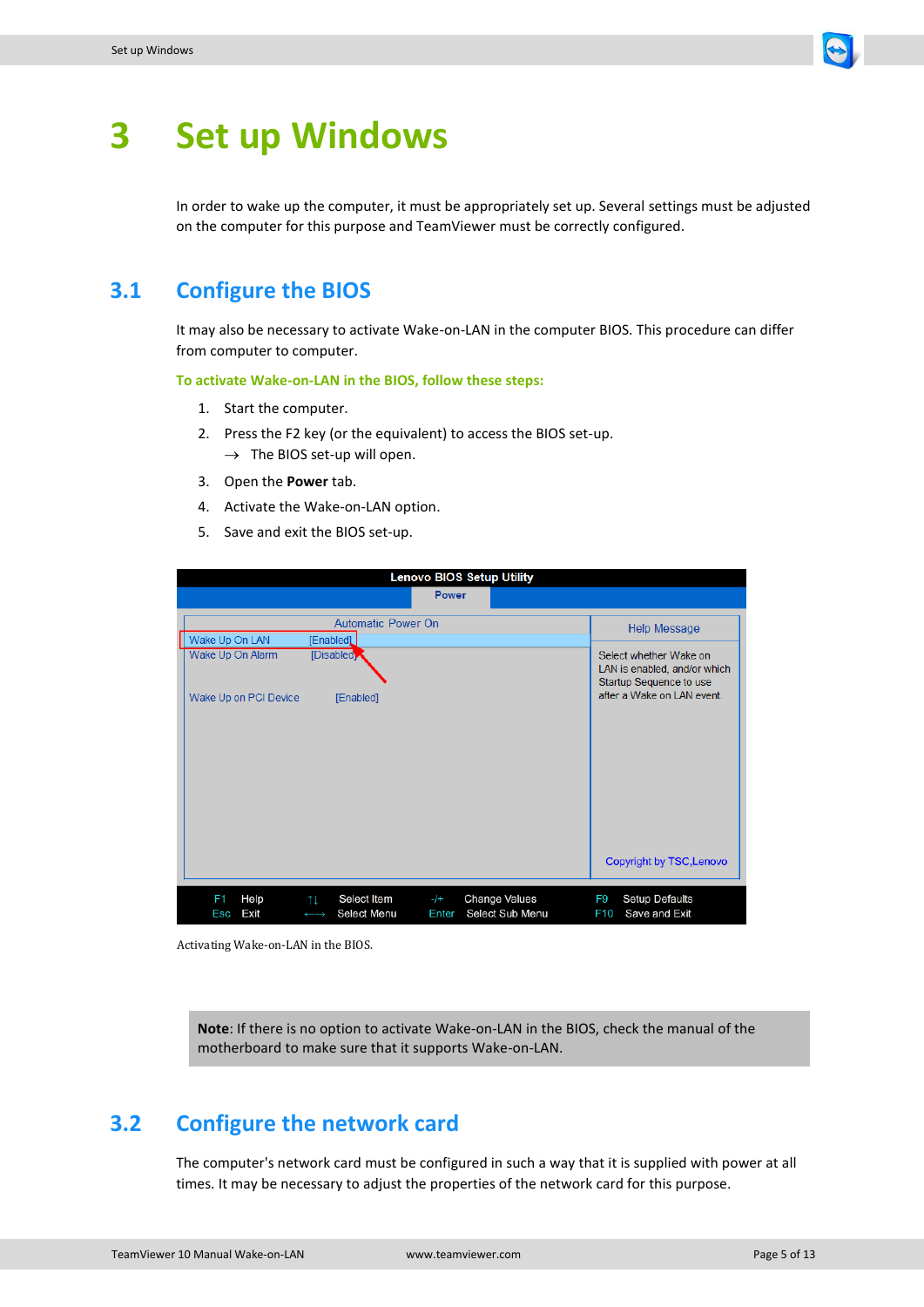

**Note**: Administrative rights are required for this process.

**Note**: Configuration of the network card can vary depending on the type of network card and operating system version.

**To activate Wake-on-LAN for the network card under Windows, follow these steps:**

- 1. Start the computer.
- 2. Open the **Control Panel.**
- 3. Click **System and Security.**
- 4. Under **System,** click the **Device Manager** link**.**
	- $\rightarrow$  The **Device Manager** window will open.
- 5. Under **Network adapters,** choose the **Properties** option in the context menu (right click) of the network card.
	- $\rightarrow$  The **Properties of <network card>** dialog will open.
- 6. Open the **Power Management** tab.
- <span id="page-5-1"></span>7. Activate the **Allow this device to wake the computer** option**.**
- 8. The network card now supports Wake-on-LAN.

|                                    | PCI-E-Fast-Ethernet-Controller der Familie Marvell Yu                                                                                                                                                                                                                                                                                                                                                                                                         |        | ×       |  |  |  |
|------------------------------------|---------------------------------------------------------------------------------------------------------------------------------------------------------------------------------------------------------------------------------------------------------------------------------------------------------------------------------------------------------------------------------------------------------------------------------------------------------------|--------|---------|--|--|--|
| General                            | Advanced                                                                                                                                                                                                                                                                                                                                                                                                                                                      | Driver | Details |  |  |  |
| <b>Fvents</b>                      | <b>Power Management</b><br>Resources                                                                                                                                                                                                                                                                                                                                                                                                                          |        |         |  |  |  |
| up while packed in a canving case. | PCI-E-Fast-Ethemet-Controller der Familie Man ell Yukon 88E8040<br>V Allow the computer to tum off this device save power<br>Allow this device to wake the computer<br>Only allow a magic packet to wake the computer<br>Waming: If this is a laptop computer and you run it using battery power.<br>allowing the network adapter to wake the computer could drain the battery<br>more quickly. It might also cause the laptop to become very hot if it wakes |        |         |  |  |  |
|                                    | OK<br>Cancel                                                                                                                                                                                                                                                                                                                                                                                                                                                  |        |         |  |  |  |

Activating Wake-on-LAN for the network card under Windows.

**Note**: If the option described in Ste[p 7](#page-5-1) is not activated, you must first activate the **Allow the computer to turn off the device to save power** option**.**

### <span id="page-5-0"></span>**3.3 Configure Windows 8**

Under Windows 8, the standard shutdown procedure puts the computer into a "hybrid shutdown" state. Because Windows 8 does not support Wake-on-LAN for this state, it is advisable to deactivate the fast startup. Once fast startup has been deactivated, the computer is always put into hibernation when shutdown.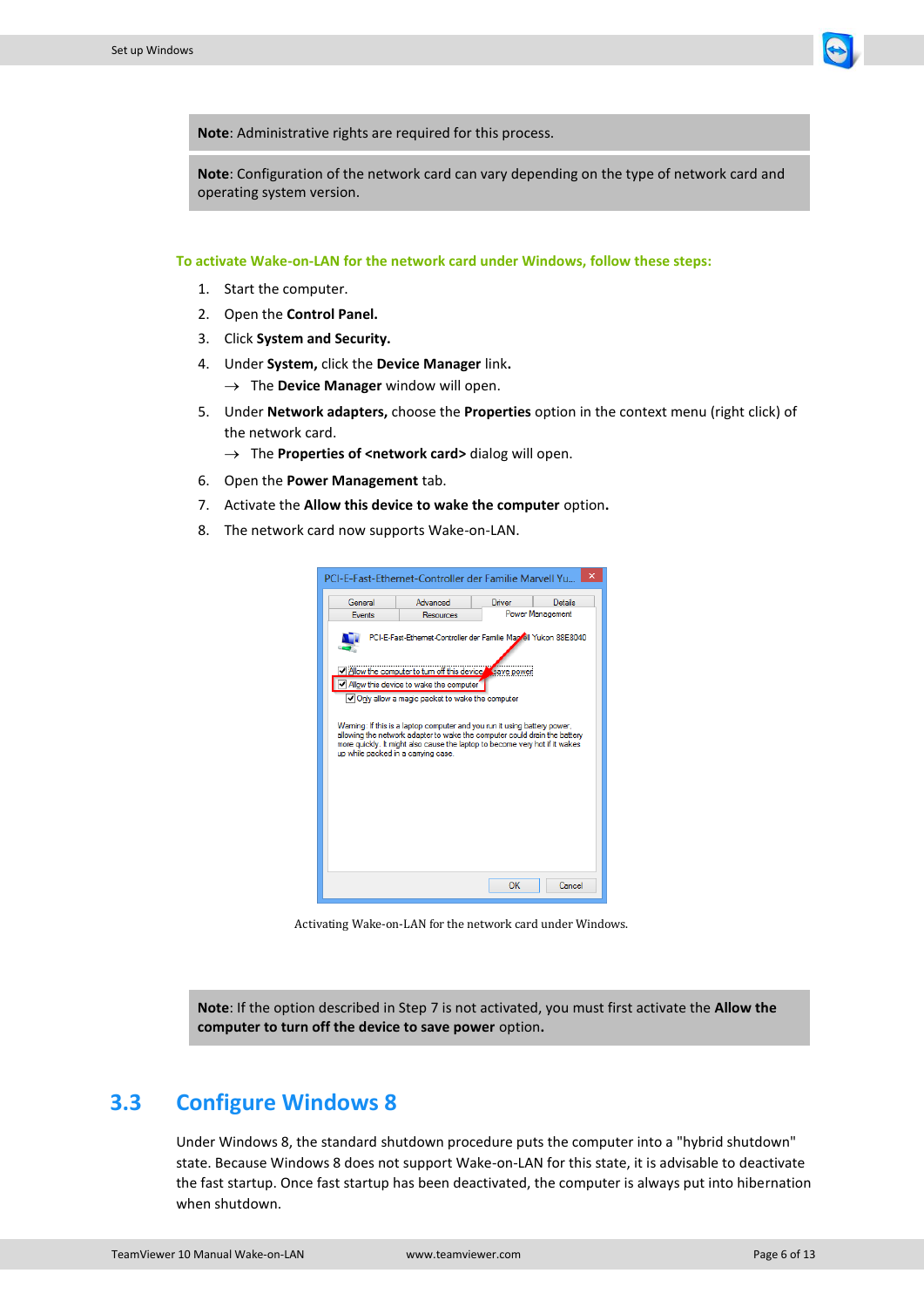

**To deactivate the fast startup under Windows 8, follow these steps:**

- 1. Start the computer.
- 2. Open the **Control Panel.**
	- → The **Control Panel** window will open.
- 3. Click **System and Security.**
- 4. Under **Power Options,** click the **Change what power buttons do** link**.**
- 5. Click on the **Change settings that are currently unavailable** link.
- 6. Uncheck the **Turn on fast startup (recommended)** box**.**
- 7. Fast startup is now deactivated.

| 暑                                                                                                                                                                                                                 | <b>System Settings</b> |              |                                | $\boldsymbol{\mathsf{x}}$ |
|-------------------------------------------------------------------------------------------------------------------------------------------------------------------------------------------------------------------|------------------------|--------------|--------------------------------|---------------------------|
| « Hardware and Sound » Power Options » System Settings                                                                                                                                                            |                        |              | Search Control Panel<br>v<br>Ċ | م                         |
| When I press the power button:                                                                                                                                                                                    | Sleep                  | v            | Sleep                          | Α                         |
| When I press the sleep button:                                                                                                                                                                                    | Sleep                  | v            | Sleep<br>v                     |                           |
| When I close the lid:                                                                                                                                                                                             | Sleep                  | $\checkmark$ | Sleep<br>v                     |                           |
| Password protection on wakeup                                                                                                                                                                                     |                        |              |                                |                           |
| Require a password (recommended)<br>When your computer wakes from sleep, no one can access your data without entering the correct<br>password to unlock the computer. Create or change your user account password |                        |              |                                |                           |
| . Don't require a password<br>When your computer wakes from sleep, anyone can access your data because the computer isn't<br>locked.                                                                              |                        |              |                                |                           |
| Shutdown settings                                                                                                                                                                                                 |                        |              |                                |                           |
| Turn on fast startup (recommended)<br>This helps start your PC faster after shutdown. Restart isn't affected. Learn More                                                                                          |                        |              |                                |                           |
| $\sqrt{}$ Sleep<br>Show in Power menu.                                                                                                                                                                            |                        |              |                                |                           |
| <b>Hibernate</b>                                                                                                                                                                                                  |                        |              |                                |                           |
| Show in Power menu.                                                                                                                                                                                               |                        |              |                                |                           |
| V Lock<br>Show in account picture menu.                                                                                                                                                                           |                        |              |                                |                           |
|                                                                                                                                                                                                                   |                        |              |                                | ٧                         |
|                                                                                                                                                                                                                   |                        |              | Save changes<br>Cancel         |                           |

Deactivating fast startup under Windows 8.

### <span id="page-6-0"></span>**4 Set up Mac OS X**

The computer's network card must be configured in such a way that it is supplied with power at all times. It may be necessary to adjust the properties of the network card for this purpose.

#### <span id="page-6-1"></span>**4.1 Configure the network card**

**To activate Wake-on-LAN for the network card under Mac OS X, follow these steps:**

- 1. Start the Mac.
- 2. Open the **System Settings.**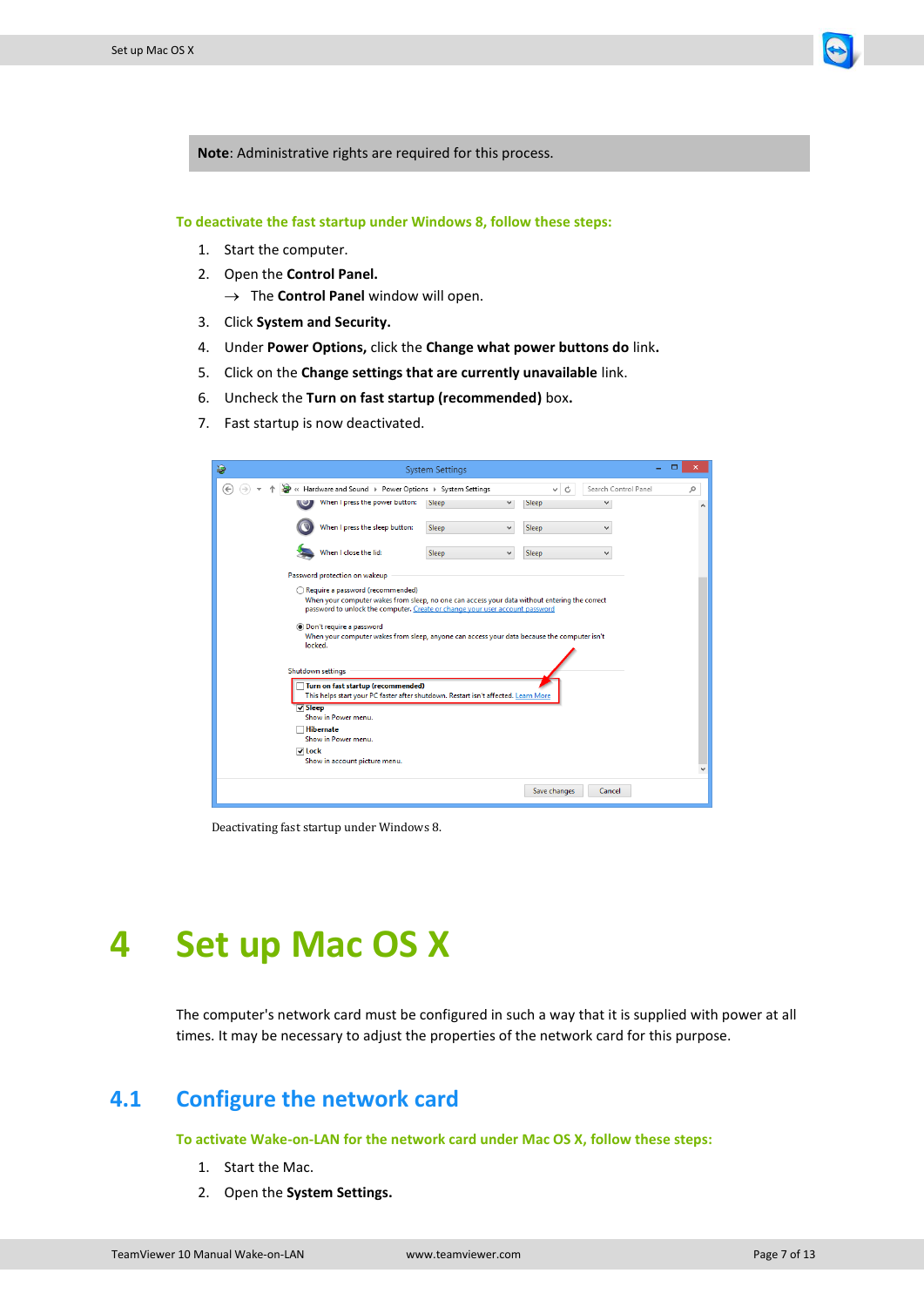

- → The **System Settings** window will open.
- 3. Click **Save Energy.**
- 4. Click the **Power Supply** tab.
- 5. Activate the **Wake for Wi-Fi network access** option**.**
- 6. The network card now supports Wake-on-LAN.

|                                                                                      |                                                                                               |                            | Your computer will automatically switch between graphics modes for better battery life. |                                   |                          |                         |             |
|--------------------------------------------------------------------------------------|-----------------------------------------------------------------------------------------------|----------------------------|-----------------------------------------------------------------------------------------|-----------------------------------|--------------------------|-------------------------|-------------|
| Computer sleep:                                                                      | 1 min                                                                                         | <b>Battery</b><br>$15$ min | Power Adapter<br><b>All Control</b>                                                     | $\mathbb{R}^n$<br>1 <sub>hr</sub> | <b>Contract Contract</b> | $\pm 1$                 | 3 hrs Never |
| Display sleep:                                                                       | 1 min                                                                                         | $15 \text{ min}$           |                                                                                         | 1 <sub>hr</sub>                   | $\sim$                   | $\mathbf{L}$            | 3 hrs Never |
| Wake for Wi-Fi network access<br>Enable Power Nap while plugged into a power adapter | While sleeping, your Mac can back up using Time Machine and periodically check for new email, |                            |                                                                                         |                                   |                          |                         |             |
| calendar, and other iCloud updates                                                   |                                                                                               |                            |                                                                                         |                                   |                          |                         |             |
|                                                                                      | Current battery charge: 92 % Estimated time remaining: 4:56                                   |                            |                                                                                         |                                   |                          | <b>Restore Defaults</b> |             |

Activating Wake-on-LAN for the network card under Mac OS X.

### <span id="page-7-0"></span>**5 Configure TeamViewer**

In order to wake up a computer, TeamViewer must be configured once on this device. During this process, you can either configure TeamViewer so that the computer can be wakened **via its public address** or **via computers within the network.**

The following checklist ensures that TeamViewer is configured on the computer for Wake-on-LAN:

- TeamViewer must be installed.
- The computer must be assigned to your TeamViewer account.
- TeamViewer Wake-on-LAN must be activated.
- For Wake-on-LAN via the network, the TeamViewer ID of a computer via which the computer is to be wakened must be entered in the TeamViewer Wake-on-LAN options.
- For Wake-on-LAN via a public address, the public address of the computer must be entered in the TeamViewer Wake-on-LAN options.

#### <span id="page-7-1"></span>**5.1 Assign the computer to your TeamViewer account**

In order to guarantee that the computer cannot be wakened by an unauthorized person, it must be ensured that the computer really belongs to you. You must therefore assign the computer to your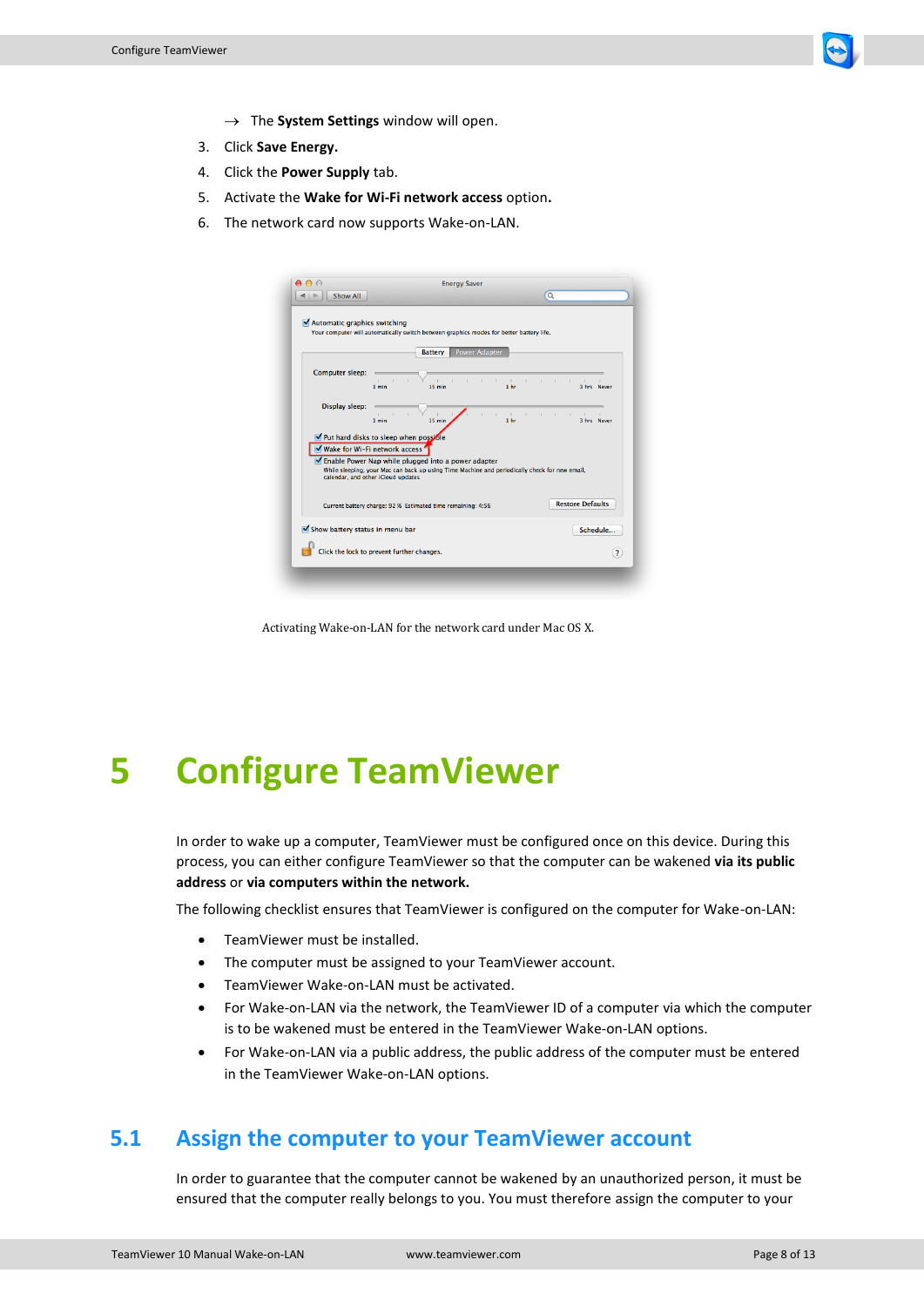

TeamViewer account. Only the TeamViewer account linked with the computer can wake it up.

**Note**: If the computer (that is to be wakened) is in a shared group, all TeamViewer accounts with which the group is shared can wake up this computer.

**To assign the computer to your TeamViewer account, follow these steps:**

- 1. Start TeamViewer on the computer.
- 2. Click **Extras | Options** in the main menu.
	- $\rightarrow$  The **TeamViewer options** dialog box will open.
- 3. Select the **General** category.
- 4. Under **Account assignment,** click the **Assign to account…** button.  $\rightarrow$  The Assign to account dialog will open.
- 5. Enter the e-mail address of your TeamViewer account in the **E-Mail** field.
- 6. Enter the password of your TeamViewer account in the **Password** field.
- 7. Click the **Assign** button.
- 8. You have now assigned the computer to your TeamViewer account.

| o                               | <b>TeamViewer options</b>                                                                                                        | ×                           |  |  |
|---------------------------------|----------------------------------------------------------------------------------------------------------------------------------|-----------------------------|--|--|
| General                         | <b>Most popular options</b>                                                                                                      |                             |  |  |
| Security                        | Hover your mouse over options to get additional info                                                                             |                             |  |  |
| Remote control                  | <b>Important options for working with TeamViewer</b>                                                                             |                             |  |  |
| Meeting                         | Your display name                                                                                                                |                             |  |  |
| <b>Computers &amp; Contacts</b> | Start TeamViewer with Windows                                                                                                    |                             |  |  |
| Audio conferencing              | <b>Network settings</b>                                                                                                          |                             |  |  |
| Video                           | Proxy settings                                                                                                                   | Configure                   |  |  |
| Custom invitation               | Wake-on-LAN                                                                                                                      | Configure                   |  |  |
| Advanced                        | <b>Incoming LAN connections</b>                                                                                                  | deactivated<br>$\checkmark$ |  |  |
|                                 | <b>Account assignment</b>                                                                                                        |                             |  |  |
|                                 | By assigning this device to a TeamViewer account, the device can be remotely manage<br>and monitored by the account at any time. |                             |  |  |
|                                 | No assignment yet.                                                                                                               | Assign to account           |  |  |
|                                 |                                                                                                                                  |                             |  |  |
|                                 |                                                                                                                                  | OK<br>Cancel                |  |  |

Assign the computer to your TeamViewer account

#### <span id="page-8-0"></span>**5.2 Wake-on-LAN via a TeamViewer ID in the network**

If the computer does not have a public address, you can also wake it up using another computer in its network. The other computer must be turned on and TeamViewer must be installed and configured for starting with Windows.

If this is the case, you can activate Wake-on-LAN via the network in the TeamViewer options. Afterwards, enter the TeamViewer ID of the computer via which you intend to wake up the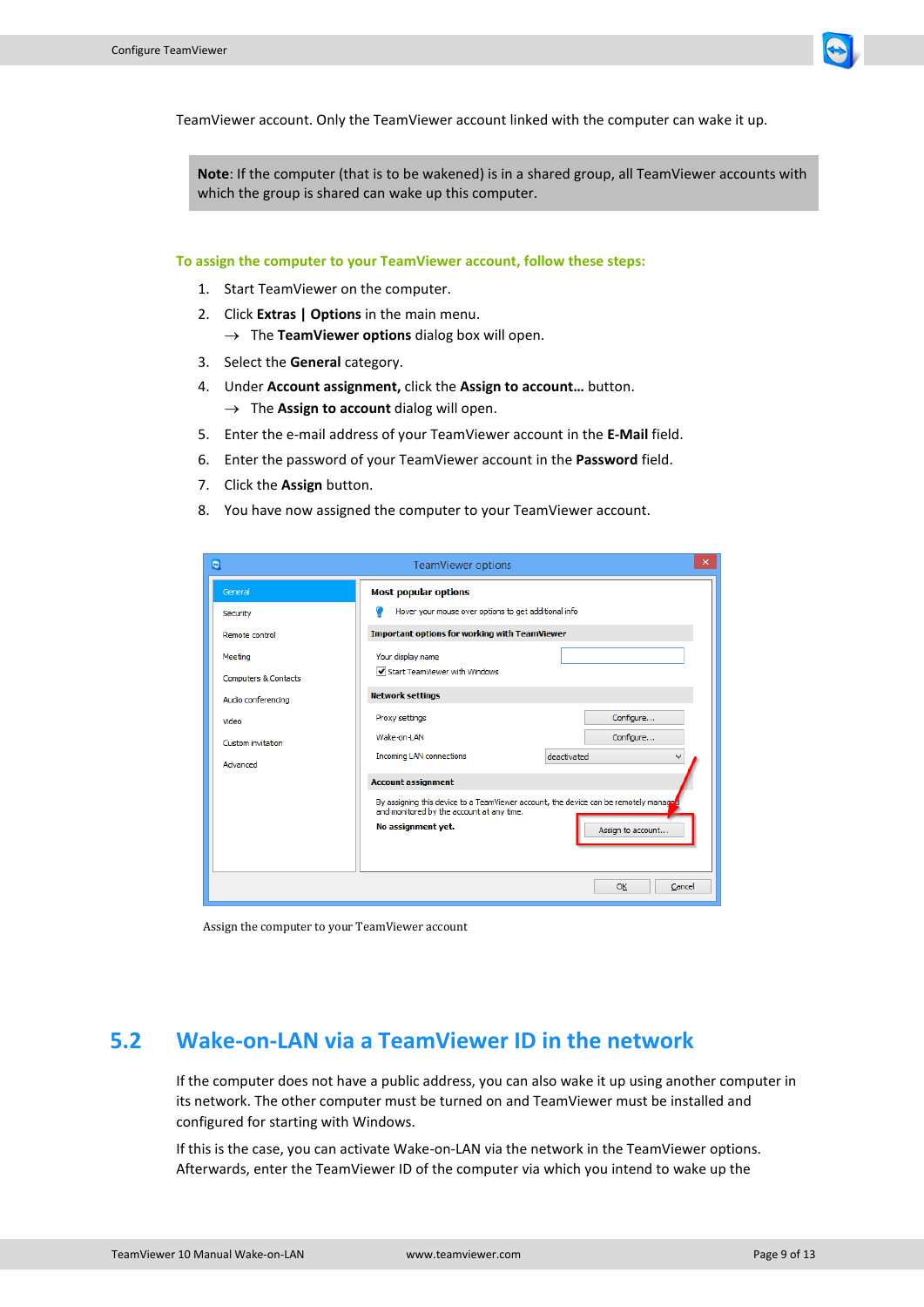

computer. The signal to wake up is then sent from your computer to the computer that is to be wakened via the defined computer.

**To activate TeamViewer Wake-on-LAN via a TeamViewer ID, follow these steps:**

- 1. Start TeamViewer on the computer.
- 2. Click **Extras | Options** in the main menu.  $\rightarrow$  The **TeamViewer options** dialog box will open.
- 3. Select the **General** category.
- 4. Under **Network settings | Wake-on-LAN,** click the **Configure…** button.  $\rightarrow$  The **Wake-on-LAN** dialog is opened.
- 5. Click the **TeamViewer IDs within your network** option button**.**
- 6. In the **TeamViewer ID** field**,** enter the TeamViewer ID in your network via which the signal to wake up is to be sent and then click the **Add…** button.
- 7. Click the **OK** button.
- 8. The computer can now be wakened via the saved TeamViewer ID.

| $\bullet$      | Wake-on-LAN                                                                                                                                                | ×            |  |  |  |  |
|----------------|------------------------------------------------------------------------------------------------------------------------------------------------------------|--------------|--|--|--|--|
|                | Select whether your computer can be woken up using Wake-on-LAN.<br>Note: Make sure, you have configured TeamViewer and the involved<br>computers properly. |              |  |  |  |  |
|                | Click here for further information.                                                                                                                        |              |  |  |  |  |
|                | No Wake-on-LAN                                                                                                                                             |              |  |  |  |  |
|                | TeamViewer IDs within your network                                                                                                                         |              |  |  |  |  |
|                | <b>TeamViewer ID</b>                                                                                                                                       |              |  |  |  |  |
|                | 987654321                                                                                                                                                  | Add          |  |  |  |  |
|                | IDs to wake up your computer                                                                                                                               |              |  |  |  |  |
|                | 123456789                                                                                                                                                  | Remove       |  |  |  |  |
|                |                                                                                                                                                            |              |  |  |  |  |
|                |                                                                                                                                                            |              |  |  |  |  |
| Public address |                                                                                                                                                            |              |  |  |  |  |
|                | Address                                                                                                                                                    | Port         |  |  |  |  |
|                | mypc.dyndnsexample.org                                                                                                                                     | ٩            |  |  |  |  |
|                |                                                                                                                                                            |              |  |  |  |  |
|                |                                                                                                                                                            |              |  |  |  |  |
|                |                                                                                                                                                            |              |  |  |  |  |
|                |                                                                                                                                                            | Cancel<br>OK |  |  |  |  |
|                |                                                                                                                                                            |              |  |  |  |  |

Activate Wake-on-LAN using TeamViewer IDs.

**Note**: In order to ensure that Wake-on-LAN is possible at all times, the computer via which the signal to wake up is to be sent must always be turned on and TeamViewer must be running.

#### <span id="page-9-0"></span>**5.3 Wake-on-LAN via a public address**

If you want to wake up the computer with the help of its public address, your computer must be clearly identifiable on the Internet at all times.

This is the case either if you have a fixed, static IP address through your Internet provider or your computer is reachable, e.g. with the help of a dynamic DNS provider (see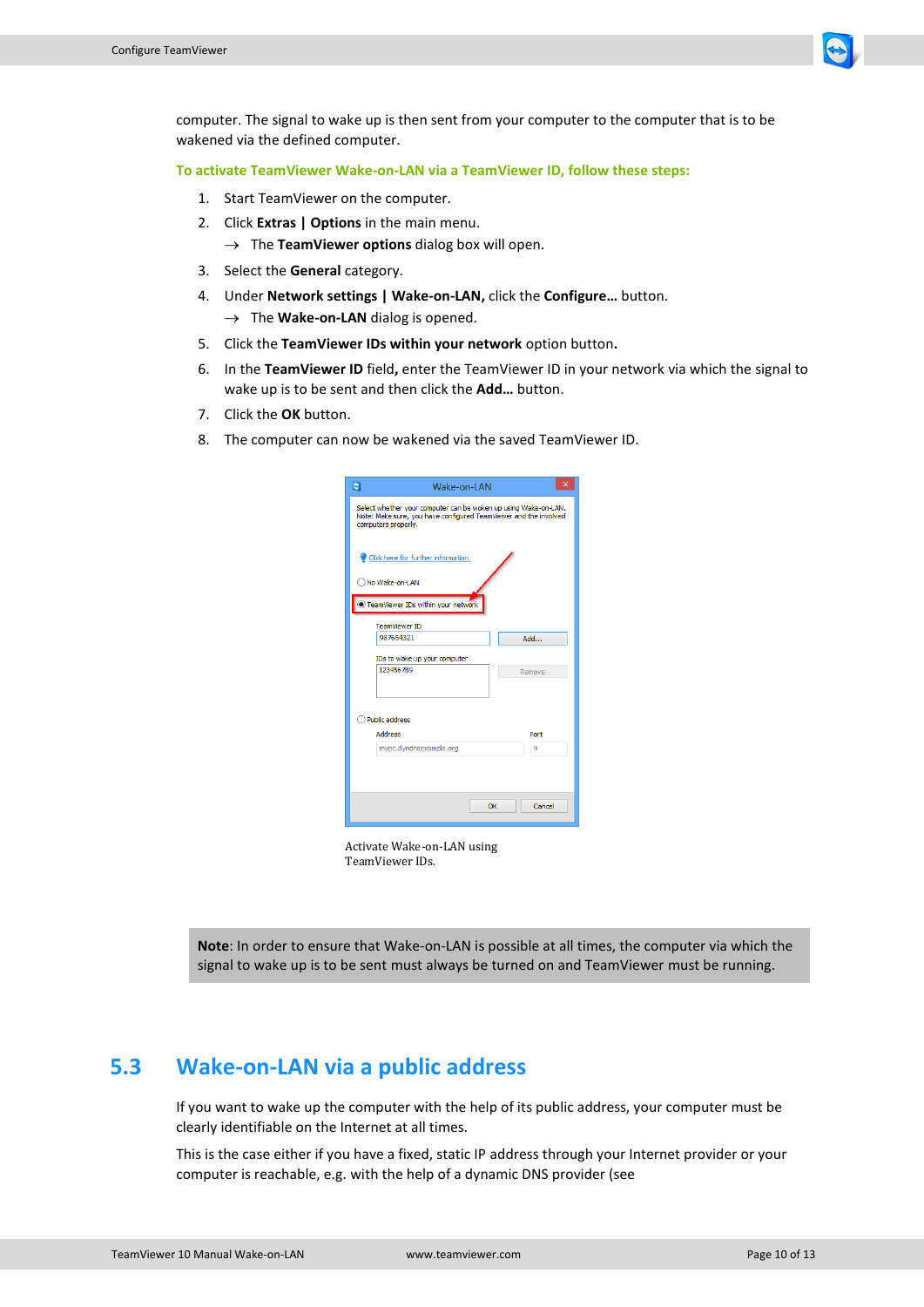

*[http://en.wikipedia.org/wiki/Dynamic\\_DNS](http://en.wikipedia.org/wiki/Dynamic_DNS)*). If these conditions are met, you can activate Wake-on-LAN via a public address in the TeamViewer options.

**To activate TeamViewer Wake-on-LAN via a public address, follow these steps:**

- 1. Start TeamViewer on the computer.
- 2. Click **Extras | Options** in the main menu.  $\rightarrow$  The **TeamViewer options** dialog box will open.
- 3. Select the **General** category.
- 4. Under **Network settings | Wake-on-LAN,** click the **Configure…**button.  $\rightarrow$  The **Wake-on-LAN** dialog will open.
- 5. Click the **Public address** option button.
- 6. In the **Address** field, enter the fixed IP address or DNS name of the computer.
- 7. In the **Port** field, enter the UDP port via which the computer can be reached (*see section [7.1,](#page-11-1) page [12](#page-11-1)*).
- 8. Click the **OK** button.
- 9. The computer can now be wakened via its public address and TeamViewer.

| Select whether your computer can be woken up using Wake-on-LAN.<br>Note: Make sure, you have configured TeamViewer and the involved<br>computers properly.<br>Click here for further information.<br>No Wake-on-LAN<br>TeamViewer IDs within your network<br><b>TeamViewer ID</b><br>987654321<br>Add<br>IDs to wake up your computer<br>123456789<br>Remove<br><sup>O</sup> Public address<br><b>Address</b><br>Port<br>mypc.dyndnsexample.org<br>٩<br>Cancel<br>OK | $\blacksquare$ | Wake-on-LAN | $\times$ |  |  |  |
|----------------------------------------------------------------------------------------------------------------------------------------------------------------------------------------------------------------------------------------------------------------------------------------------------------------------------------------------------------------------------------------------------------------------------------------------------------------------|----------------|-------------|----------|--|--|--|
|                                                                                                                                                                                                                                                                                                                                                                                                                                                                      |                |             |          |  |  |  |
|                                                                                                                                                                                                                                                                                                                                                                                                                                                                      |                |             |          |  |  |  |
|                                                                                                                                                                                                                                                                                                                                                                                                                                                                      |                |             |          |  |  |  |
|                                                                                                                                                                                                                                                                                                                                                                                                                                                                      |                |             |          |  |  |  |
|                                                                                                                                                                                                                                                                                                                                                                                                                                                                      |                |             |          |  |  |  |
|                                                                                                                                                                                                                                                                                                                                                                                                                                                                      |                |             |          |  |  |  |
|                                                                                                                                                                                                                                                                                                                                                                                                                                                                      |                |             |          |  |  |  |
|                                                                                                                                                                                                                                                                                                                                                                                                                                                                      |                |             |          |  |  |  |
|                                                                                                                                                                                                                                                                                                                                                                                                                                                                      |                |             |          |  |  |  |
|                                                                                                                                                                                                                                                                                                                                                                                                                                                                      |                |             |          |  |  |  |
|                                                                                                                                                                                                                                                                                                                                                                                                                                                                      |                |             |          |  |  |  |

Activating Wake-on-LAN using a public address.

### <span id="page-10-0"></span>**6 Wake up the computer**

If the computer meets the requirements described in sectio[n 1](#page-2-0) and is set up as described in section [3](#page-4-0) o[r 4](#page-6-0) an[d 5,](#page-7-0) you can wake it up with another device.

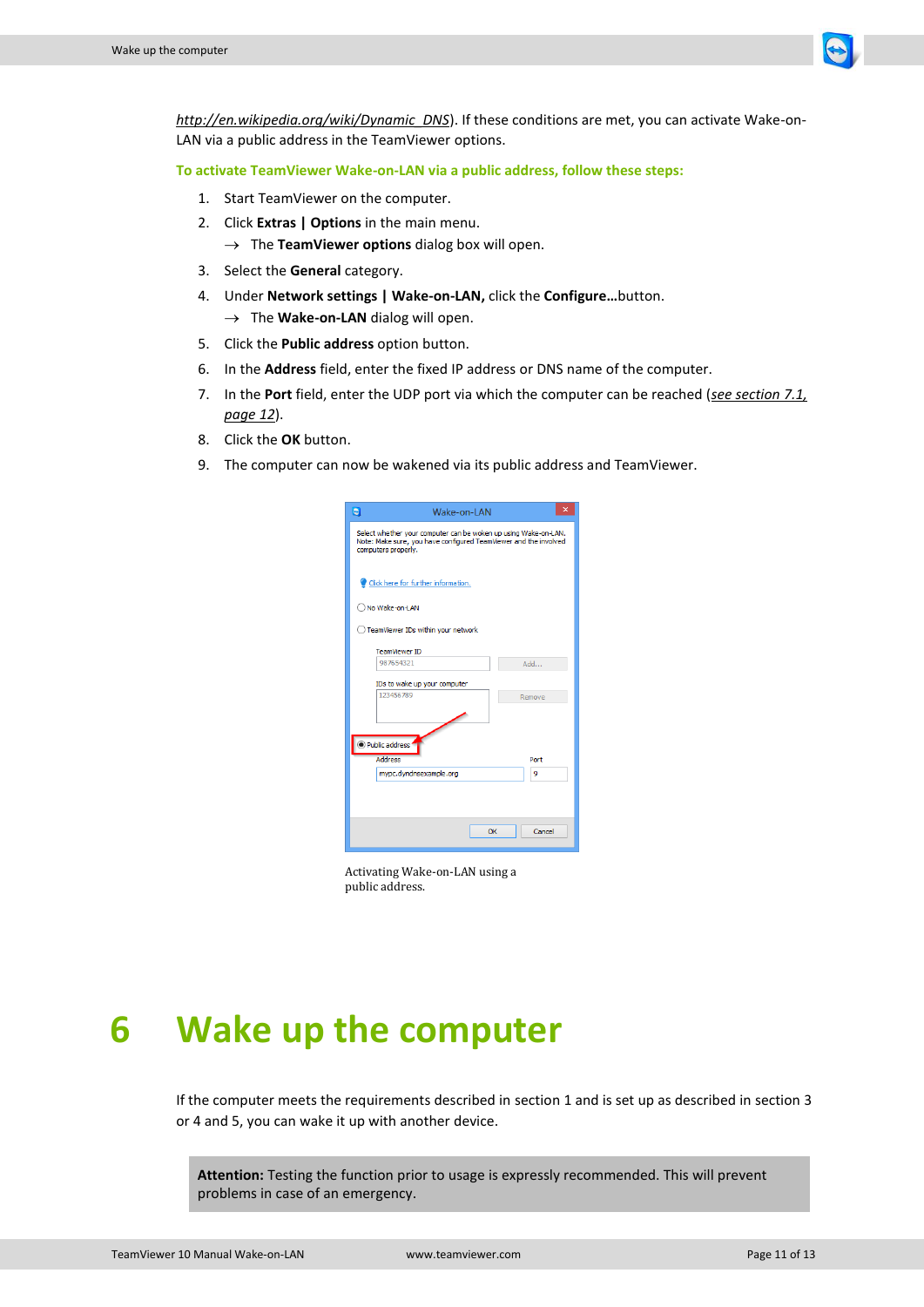

**Note**: To wake up a computer, you can use TeamViewer 10 for Windows, Mac OS X, iOS, Windows Phone and the TeamViewer Management Console.

#### **To wake up a computer, follow these steps:**

- 1. Start a device with an existing Internet connection.
- 2. Open TeamViewer.
- 3. Log in to your Computers & Contacts list with your TeamViewer account. The device to be wakened must be linked to the TeamViewer account (*see section [5,](#page-7-0) page [8](#page-7-0)*).
- 4. Select the offline computer that you want to wake up from the Computers & Contacts list.
- 5. In the context menu (right click), click the **Wake up** button.
- 6. The computer is wakened and appears as online in your Computers & Contacts list.



Wake up the computer.

### <span id="page-11-0"></span>**7 Appendix**

#### <span id="page-11-1"></span>**7.1 Configure the router**

The router only needs to be configured if you have chosen the **Public address** option. If you have chosen the option **TeamViewer IDs within your network,** you can skip this section.

Configuring the router depends on the device used and the firmware installed on it. Not all types of devices support the necessary configuration.

Support of Wake-on-LAN via a router's public address requires port forwarding to be set up. Depending on the router used, only some of the following alternative configuration possibilities may be supported.

**Note**: In order to configure the router, please refer to the manufacturer's manual if necessary.